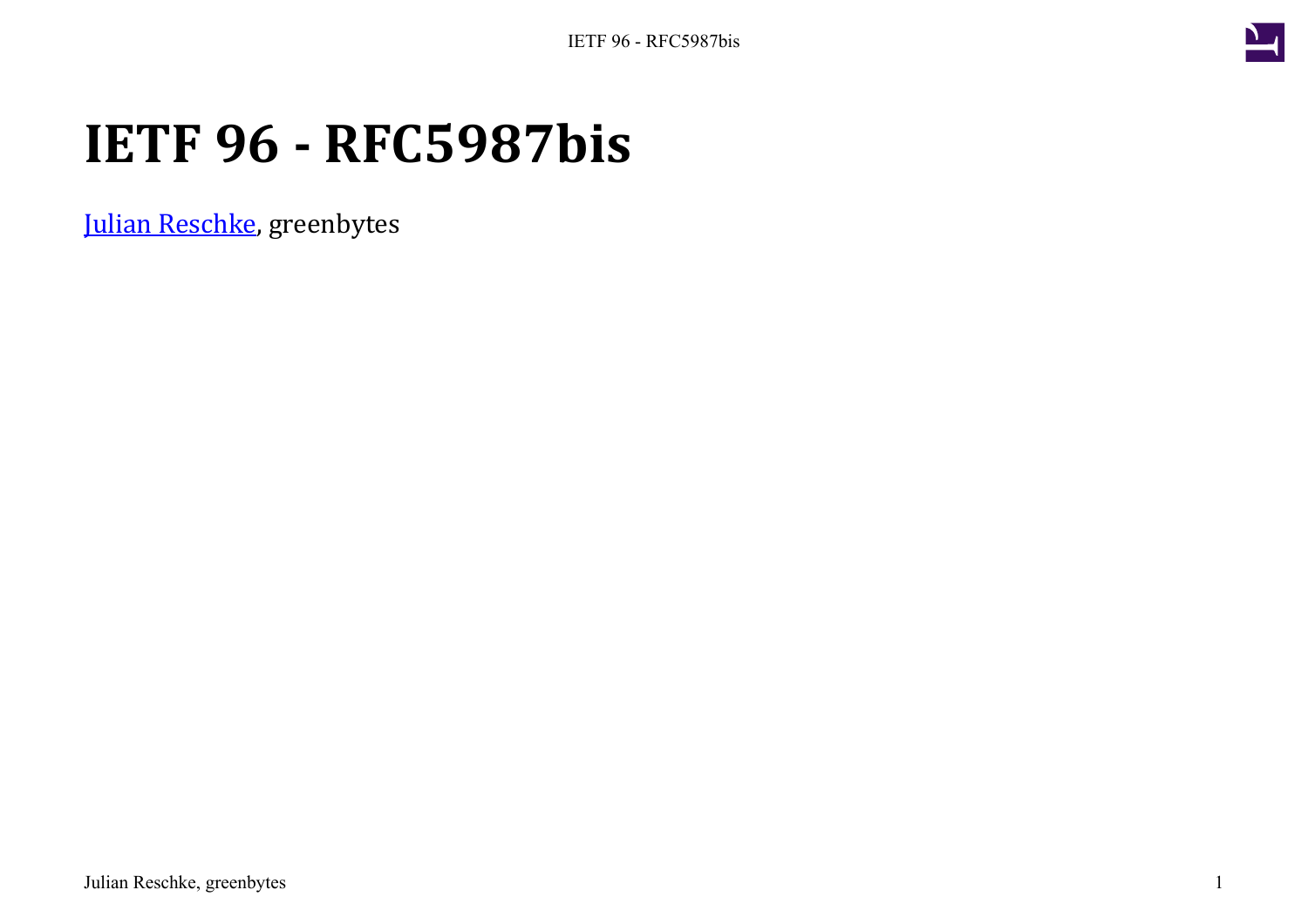### **History**

- Extensions for non-ASCII characters in header field values using "parameter" syntax
- RFC 5987 (2010) profiled the old MIME-related spec for use in HTTP
- At that point already used for Content-Disposition by some user agents
- During/after work on RFC 5987 picked up by the other user agents as well
- ...now interoperable (with a small twist)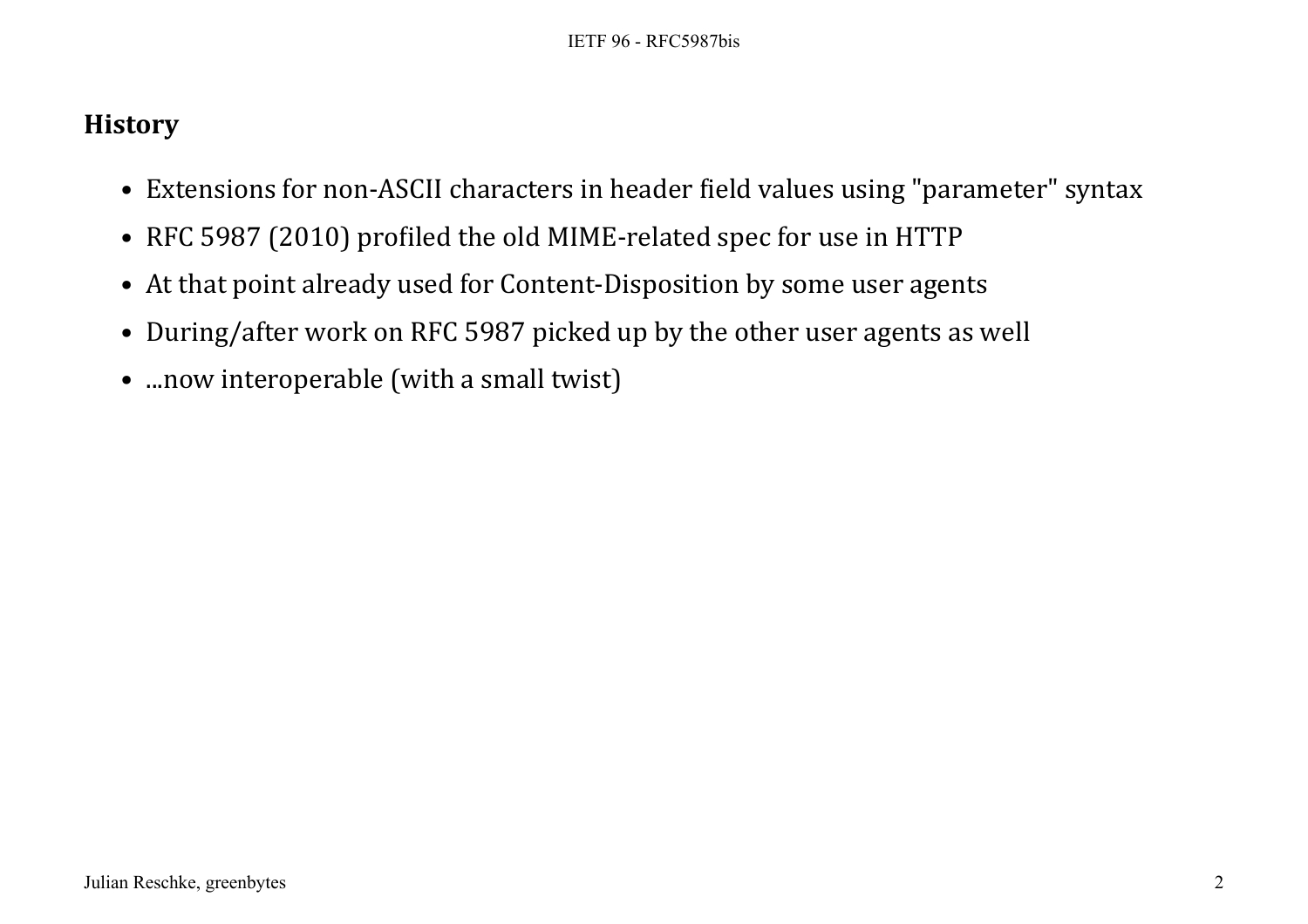### **Changes in RFC5987bis**

- Reduces set of supported charsets to just UTF-8 (reflecting Chrome and IE)
- Now based on RFC 723\*
- Does not attempt to redefine "parameter" ABNF anymore (because there really is no common one in the HTTP specs right now)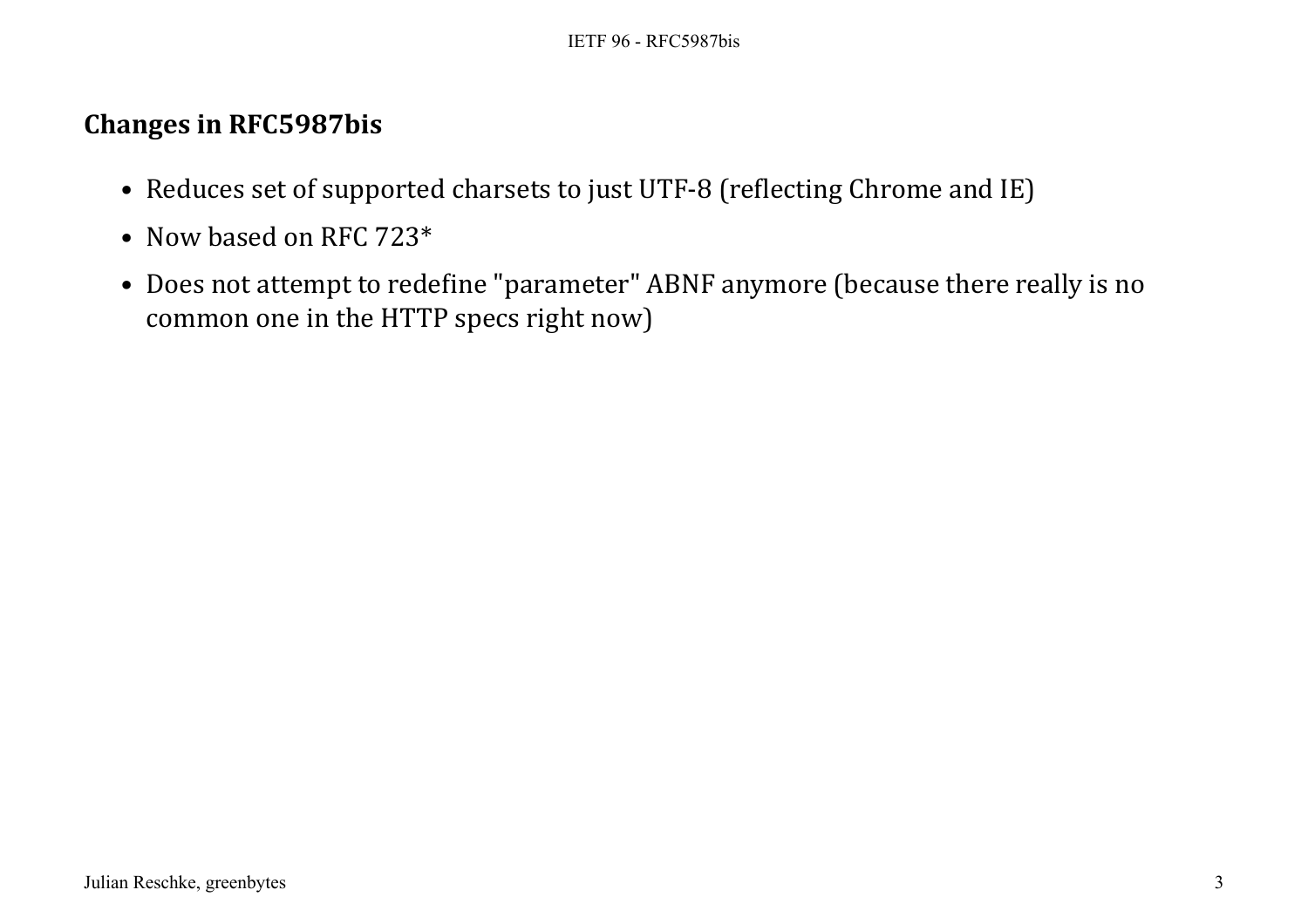#### **Status**

- Most (all?) planned changes done, some cleanup might be required
- Experimentally uses non-ASCII characters in examples (coordinated with both RSE and IESG)
- Not clear yet whether we can continue that experiment if we finish before the RFC Format change activity is finished.
- WGLC after next draft?